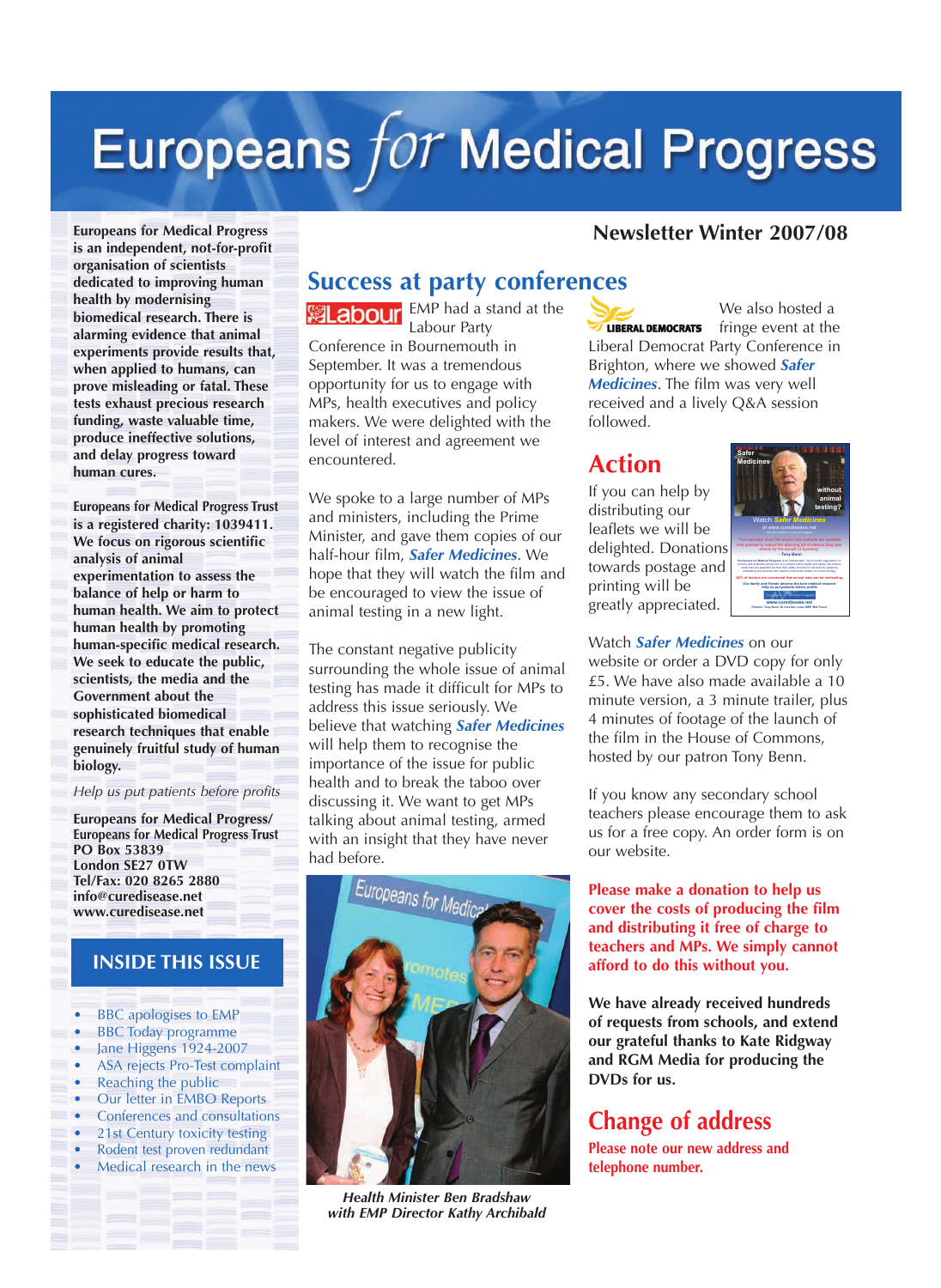# **BBC apologises to EMP**

The BBC Editorial Complaints Unit has upheld two complaints made by EMP concerning the programme 'Monkeys, Rats and Me'. In a ruling which attracted fury from lobbyists for animal testing Colin Blakemore and Clive Page, the BBC admitted that the programme suffered from an unacceptable lack of balance and must not be aired again.

The programme team, in cahoots with pro-animal testing lobby group RDS (Research Defence Society), solicited letters from Professors Blakemore and Page in an unsuccessful attempt to overturn the ruling.

We are now pressing the BBC to uphold our complaint regarding accuracy, since the central premise of the programme - that treatments such as deep brain stimulation (DBS) for Parkinson's disease and dystonia resulted from experiments on monkeys is false. DBS was actually pioneered in patients, not monkeys.

So - watch this space! Our letters of complaint and the BBC's response can be viewed on our website.

### **BBC Today programme**

EMP's director Kathy Archibald was invited to debate with Lord Robert Winston on BBC Radio 4's flagship news programme, Today, on 17th July. The pretext of the discussion was the publication of a new booklet by the Coalition for Medical Progress and the RDS, entitled 'Medical Advances and Animal Research.'

Kathy explained, with examples, that there is abundant evidence that animal experiments have often delayed and misled medical progress. Lord Winston became irritated and asserted that 'animal research has been the most valuable thing in any aspect of medical research - and still is.' He further accused our argument of being pseudo-scientific and said that we should focus on ethics because there is no scientific argument to be had.

This, of course, is what we have come to expect from proponents of animal testing. Since they are unable to engage with our reasoned scientific case, they try to deflect the debate onto ethics instead, and then claim that one has to choose between animals and humans. The truth, however, is that the surest route to medical progress is via human-focused research, not animal research.

# **Jane Higgens 1924-2007**

We were saddened by the death in July of one of our staunchest supporters, Jane Higgens. Jane was a

remarkable and dedicated woman, whose tireless efforts and achievements on behalf of patients (as a respected physiotherapist who pioneered 'frog breathing' for polio patients) and animals were an inspiration to many. We were tremendously honoured that she requested donations to EMP instead of flowers at her funeral. We are deeply grateful to Jane and her many friends for £1,220 raised and for much valued help and support.

Europeans  $for$  Medical Progress Trust

### **ASA rejects Pro-Test complaint**

In a rare victory for honesty and common sense, in November, pro-animal testing lobbyists Pro-Test lost their complaint to the Advertising Standards Authority (ASA) about one of our leaflets. They disagreed with the assertion by Mike Hancock, CBE, MP that: 'It is astonishing that animal testing has never been scientifically evaluated and the process is long overdue.'

Mr Hancock told the ASA:

'No doubt the vested interests who make a great deal of profit from experimenting on animals may wish to split hairs, and mislead, in attempt to discredit this fact - but a fact it is nevertheless.'

Pro-Test argued that three inquiries into animal testing had been conducted and claimed that these constituted a scientific evaluation of the practice. However, EMP Trust pointed out that these inquiries focused on ethics and legislation and did not constitute scientific evaluation. In fact, all three inquiries called for reviews of the reliability and relevance of animal research. The ASA agreed with EMP Trust and rejected Pro-Test's claims.

Pro-Test also complained about a statement on the leaflet by EMP Trust that: 'Hormone replacement therapy increases women's risk of heart disease and stroke. Millions of prescriptions were based on monkey data, which predicted the opposite.'

Pro-Test claimed that HRT was not prescribed on the basis of monkey data but EMP Trust provided abundant evidence to show that it was. The ASA's draft recommendation was to reject this complaint as well - at which point Pro-Test decided to withdraw the complaint. Clearly, they wanted to limit their embarrassment on publication of the ASA's decision to one rejection rather than two.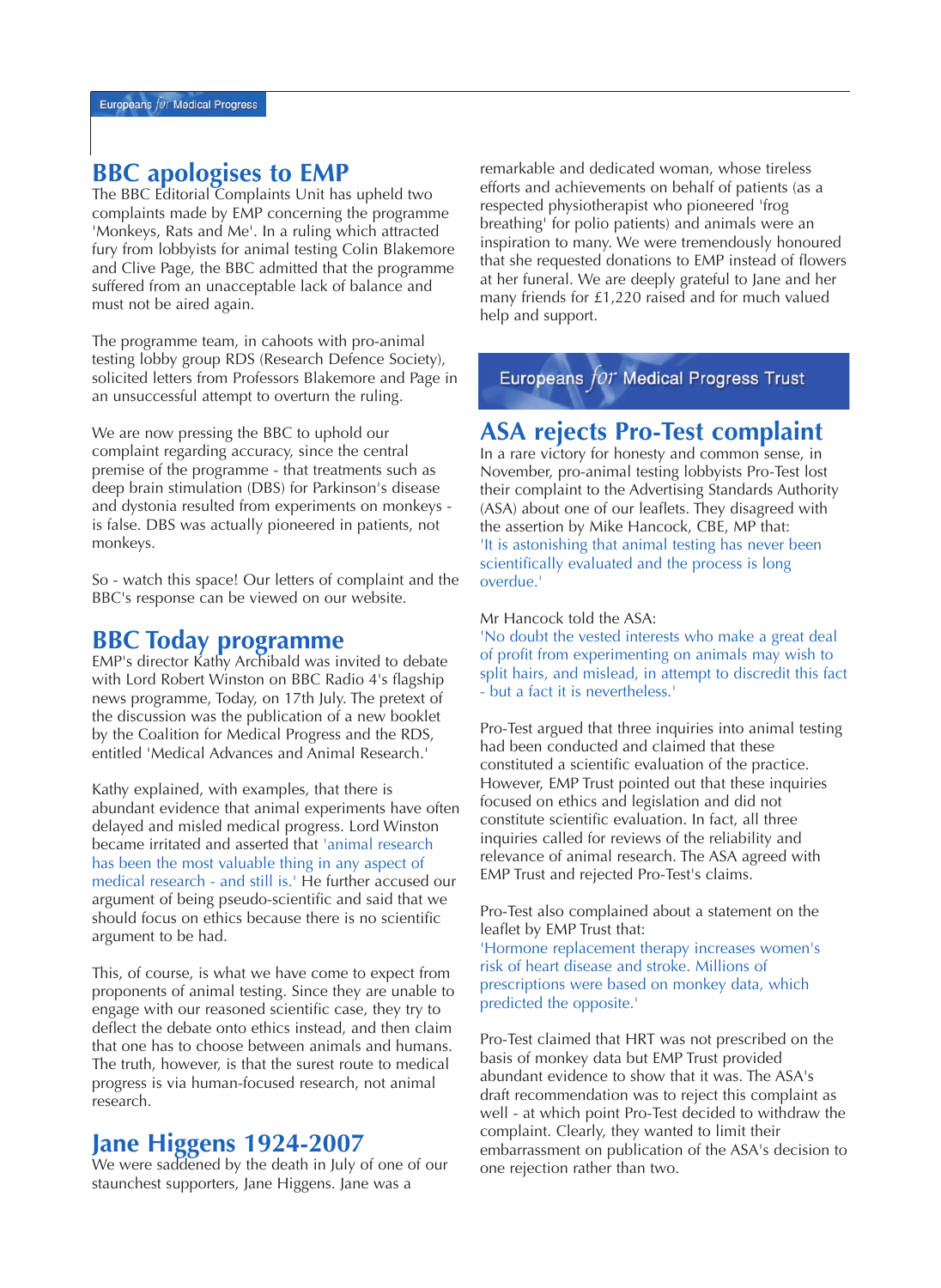These complaints highlight the contrast between Pro-Test and EMP Trust: EMP Trust's position is based on rigorous scientific evidence, while Pro-Test's case rests on claims which it cannot substantiate.

Science journalist Robert Matthews wrote an article in the Daily Express concerning the ASA's decision, in which he said:

'[T]he ASA has rejected the complaint, but seems to have struggled with the fact that Hancock is right: animal testing has never been subjected to scientific scrutiny. When a new drug has to be tested, no-one knows for sure if the outcome has any relevance for humans.

...Supporters of vivisection also like to claim that virtually all of today's wonder-drugs have benefited from animal research. Yet, as animal testing is mandatory, it's no surprise that every breakthrough has been through this testing. It's as rational as crediting scientific breakthroughs to the wearing of lab-coats.'

You can read the article on our website, along with the ASA's adjudication.



# **Reaching the public**

Members of the Trust have been active on the radio, in schools and at public talks, educating people about the latest methods available in medical research. A talk at Croydon Cafe Scientifique generated a lot of interest and thoughtful questions, as did school talks in Oxford, London and

St Albans.

A showing of *Safer Medicines* to the Oxford Humanist Society resulted in an informative and lively debate, as it did at Oxford University, hosted by VERO (Voice for Ethical Research at Oxford: www.vero.org.uk)

In June Canadian radio station, Animal Voices, interviewed Kathy Archibald and The Trust's Science Consultant, Dr Margaret Clotworthy, about the scientific case against animal testing. Topics covered ranged from the potential of embryonic stem cells to the use of animals in the EU REACH initiative to examine the safety of chemicals in the environment.

### EMBO *Reports*

In September a 1,000 word letter by Kathy Archibald and Margaret Clotworthy was published in the

prestigious science journal, European Molecular Biology Organization Reports, in response to an opinion piece by the RDS entitled 'The ethics of animal research.'

The RDS article would not have been so bad if they had kept to their title and discussed only the ethical dilemmas surrounding the use of animals in medical research. However, they also claimed that the development of new medicines and treatments is 'all made possible by animal research'. We felt obliged to point out that the ASA ruled in 2005 that such claims are misleading and should not be repeated.

We asked: 'How much more evidence of failure is needed before we consider directly assessing the worth of animal tests relative to the latest tests that are now available?' And we pointed out that 'the results of evidence-based medicine often conflict with the agenda of special interest groups.'

The RDS accused EMP of 'deliberately and systematically distort[ing] scientific arguments to their own ends.' Yet while we seek unprecedented scientific scrutiny of animal tests to predict drug safety - the track record of which is abysmal - RDS campaigns to prevent it.

It is particularly baffling that the RDS chose to criticise 'EMP's scientific ignorance' by citing the story of thalidomide. They claim that 'the thalidomide tragedy arose owing to a lack of animal safety testing.' This claim is starkly contradicted by the highly respected Committee on Safety of Medicines, who concluded that; 'With thalidomide...it is unlikely that specific tests in pregnant animals would have given the necessary warning: the right species would probably never have been used.'

The acknowledged difficulties of mimicking a whole system can scarcely be addressed by studying the wrong system, i.e. a different species, yet this is what supporters of animal testing repeatedly suggest. Many scientists who are not motivated by a particular agenda recognise this, as illustrated by the following quote from Professor Michael Goodyear in the British Medical Journal in 2006:

'[A] relative lack of severe toxicity in animal models should never be construed as a guarantee of safety in man, as the story of thalidomide taught us.'

See the full text of our letter on our website.



In June members of EMP Trust attended a European Medicines Agency workshop in London held to

discuss ways of avoiding a repeat of the infamous Northwick Park clinical trial of March 2006 (where six healthy young men almost died after taking a new drug 'proven' safe in monkeys at 500 times the dose).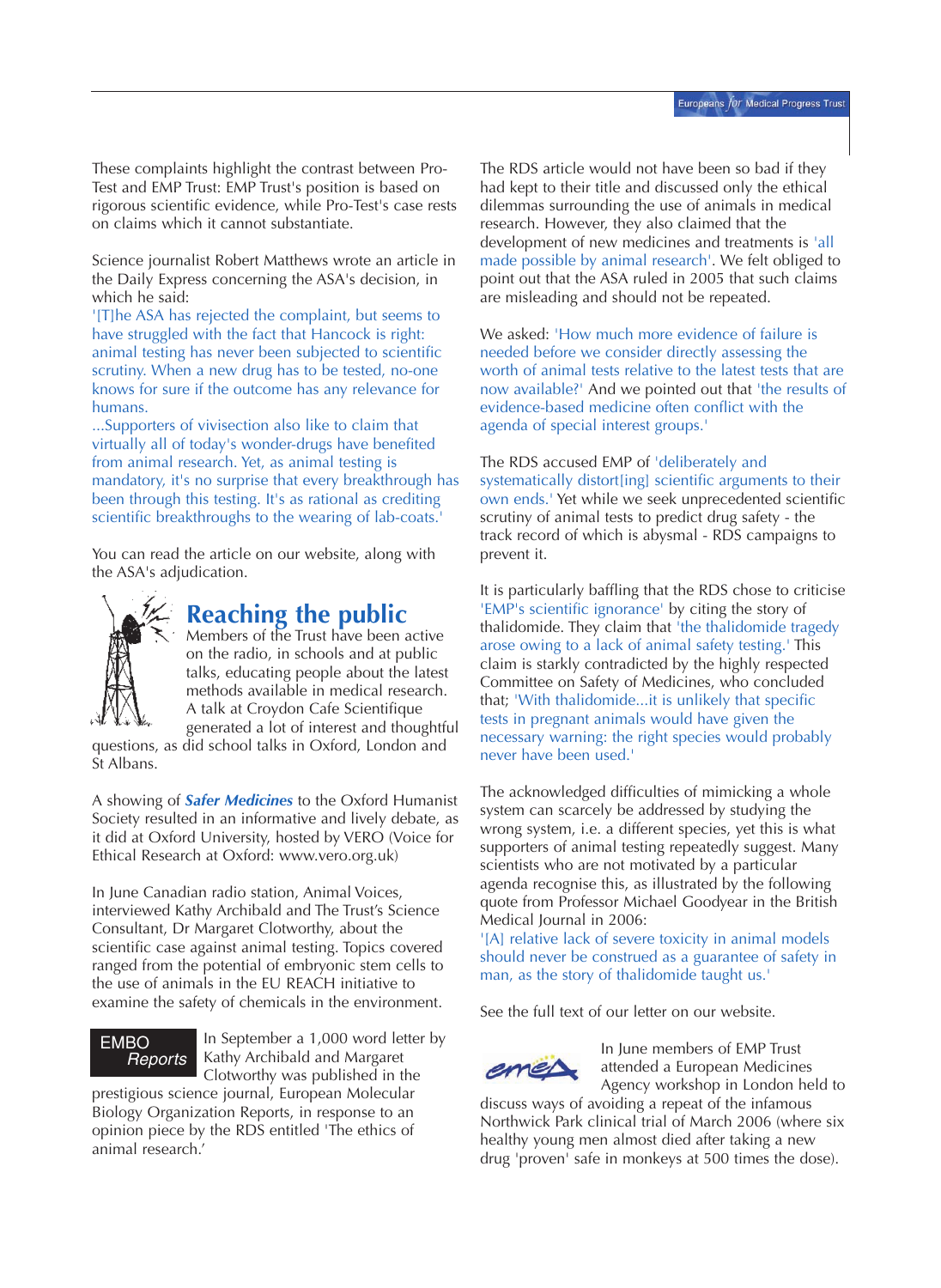Virtually every speaker lamented the uncertainty inherent in the use of animals as a basis for extrapolation to humans. Kathy Archibald suggested that new human-based technologies could be more reliable and should be compared directly with currently required animal tests - a contribution which generated much attention and some agreement. EMP Trust made a similar point in its submission to the EMEA's consultation on requirements for 'first in man' clinical trials of potential high risk medicines.



### **MHRA Consultation**

In November, EMP Trust responded to a call by the Medicines and Healthcare products Regulatory

Agency for submissions on its future directions with a document outlining our call for an independent scientific evaluation of animal tests for drug safety. We hope the MHRA will seize this opportunity to appraise the current state of technology in order to make drug development a safer and more efficient process, for everybody's benefit.

# **Microdialysis Conference**

Dr Clotworthy attended the 4th International Conference on Clinical Microdialysis, held in Robinson College, Cambridge in September. Microdialysis involves inserting a thin probe, surrounded by a semi-permeable membrane that allows biochemicals from the area of the body into which the probe has been located to be collected for analysis. The samples are very tiny and so the organ or tissue can be monitored continuously without harming the patient. Microdialysis can be used to monitor what is happening on the biochemical level in many tissues and organs, including the brain, and is useful for assessing responses to drugs or simply to check that an organ is still functioning and not deteriorating.

## **Congress on Alternatives**

In September Dr Clotworthy attended the 14th International Congress on Alternatives held in Linz, Austria, which brought together experts from industry, academia and the European Centre for the Validation of Alternative Methods (ECVAM) to present their latest findings and discuss ways of moving away from relying on animal tests.

Projects included better ways of modelling the brain, lungs, eyes and gut, amongst others. A presentation on an *in vitro* model of human skin by MatTek showed that while the model did not give exactly the same results as tests on rabbit skin this was because their results actually mimicked human skin more accurately. This highlights the absurdity of attempts to

validate non-animal methods by comparing them to animal tests - the objective should surely be to replicate human skin, not rabbit skin.

# **US Research Council NRC** calls for replacement **of animal testing**

'Toxicity Testing in the Twenty-first Century: A Vision and a Strategy' was published in June. It compares the coming revolution in toxicity testing to the discovery of penicillin, the elucidation of the DNA double helix and the development of computers.

The report repeatedly acknowledges that animal tests are of dubious relevance. The authors are clear that the emphasis must shift from unwieldy whole animal studies to rapid, comparatively inexpensive, relevant tests using (preferably) human cells, exploiting our increasing understanding of how damage occurs at the genetic and cellular level. The report concludes: 'The vision for toxicity testing in the 21st century articulated here represents a paradigm shift from the use of experimental animals and apical end points toward the use of more efficient in vitro tests and computational techniques.'

The authors expect the paradigm shift to encounter resistance, as toxicological testing practices are 'deeply ingrained.'

There are clear parallels with drug safety testing, where regulators insist on animal studies, despite decades of evidence that animal tests are not predictive of drug safety in humans. No fewer than 92% of drugs fail in clinical trials following successful completion of the regulatory animal test regime.

This report closely mirrors our suggestions for a battery of state-of-the-art tests based on human biology to assess drug safety and is a tremendous endorsement of the merit of our case for reform of drug safety testing. A more detailed summary and link to the report is available from our website.

# **Rodent test proven redundant**



Scientists from 18 pharmaceutical companies and the UK NC3Rs (National Centre for the Replacement, Refinement and Reduction of Animals in

Research) have collaborated to publish a review of acute toxicity tests in animals in the journal *Regulatory Toxicology and Pharmacology*. The study shows that the single dose acute toxicity test - long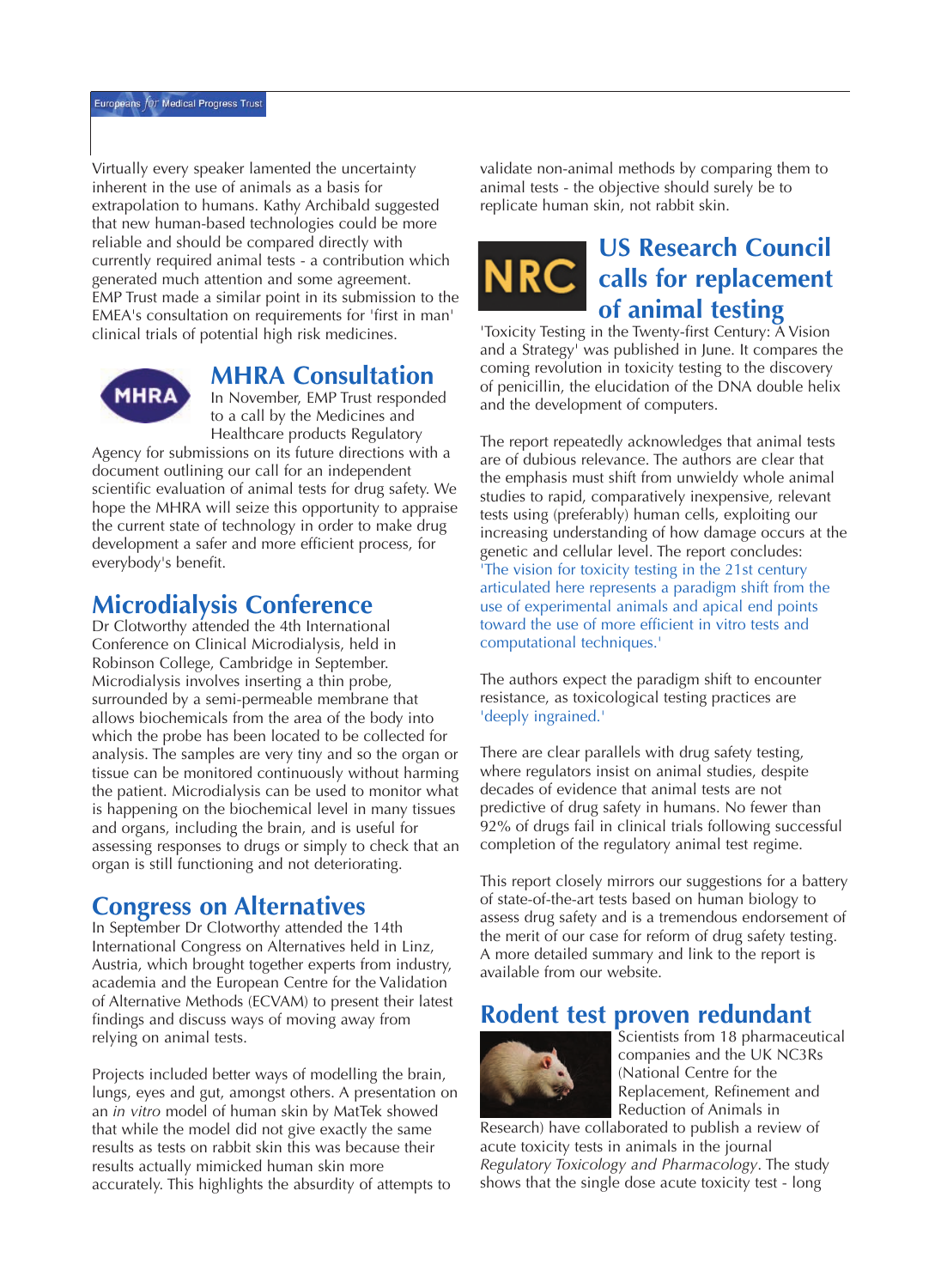campaigned against by anti-vivisectionists - is in fact redundant.

The test is supposed to determine whether a drug is too toxic to proceed with, which organs it affects and what starting dose to use in clinical trials. However, the study found that it fulfils none of these objectives.

The authors hope that their evidence will persuade regulatory agencies that the test should no longer be required.

This groundbreaking study highlights the need to evaluate the supposed value of other animal tests that are still used before new drugs enter humans.



# **Medical research in the news**

### **Root cause of childhood leukaemia discovered**

Researchers have identified a key cell in the bone marrow which, when combined with a second mutation, leads to childhood leukaemia. Scientists were only able to make this breakthrough by studying 4 year old twin girls, one of whom has developed leukaemia while the other (thus far) remains free of the disease.

Dr Bruce Morland, consultant paediatric oncologist at Birmingham Children's Hospital and chairman of the Children's Cancer and Leukaemia Group, said: 'The identification of the leukaemic stem cell has been one of the 'Holy Grails' for cancer biologists and this study certainly brings us one step closer.'

Professor Vaskar Saha, professor of paediatric oncology at Cancer Research UK commented: 'This important paper shows how leukaemia develops, and how it can persist even after therapy. By identifying the cells involved, it raises the hope that we will be able to identify children at risk of relapse, and develop new, targeted drugs to treat the disease.'

### **CEO of Eli Lilly calls for drug safety revolution**



Speaking in October in the US, the head of pharmaceutical company Eli Lilly, Sidney Taurel, called for major improvements in the way in which post-marketing drug surveillance is carried out.

'The use of prescription medicines always will be a matter of balancing benefits and risks. Fortunately, systems are now within our grasp to more quickly identify both the true benefits and the full extent of risks associated with medicines in widespread use.'

Sidney Taurel accused the US FDA, medical professionals and industry of failing to collaborate and take advantage of the latest information technologies in order to ensure that drugs are adequately followed once they have been released onto the market.

Phase IV (post-marketing) clinical trials are lengthy and expensive but extremely important as very rare side effects may only be detected once a drug has been taken by many thousands of patients. Approximately half of all drugs that make it to market are withdrawn or relabelled due to unforeseen side effects, and it is vital that these side effects are picked up as swiftly as possible.

Currently, more than 1,200 commitments (89% of those made) by companies to conduct post-marketing safety assessments remain unfulfilled in the US alone.

Usually the system relies on doctors reporting instances where they suspect their patients have suffered an adverse reaction to a treatment; in the UK this is known as the Yellow Card system. However, it has long been acknowledged that as few as 1-10% of adverse drug reactions are reported.

A failure by doctors to make the difficult distinction between adverse reactions and disease symptoms can prove potentially fatal, as patients may be given drugs that are more harmful than helpful. The incidence of deaths from prescription drugs has more than doubled in 10 years, according to figures published in October.

Dr Peter Maguire, deputy chairman of the BMA Board of Science, said: 'This big rise in fatal and serious adverse drug reactions should be a wake-up call to all doctors.'

In the 10 years to 2005 the number of prescriptions rose from 485m to 752m, and the cost to the NHS from £4bn to £8.2bn. Labour MP Paul Flynn warned: 'We are heading towards pharmageddon' (the prospect of a world in which medicine produces more ill health than health).

### **Diabetes drug causes heart failure**



With disturbing echoes of the Vioxx debacle, another blockbuster drug, Avandia, has been found to increase the risk of congestive heart failure and heart attack - by as much as 72% in patients with a history of heart disease.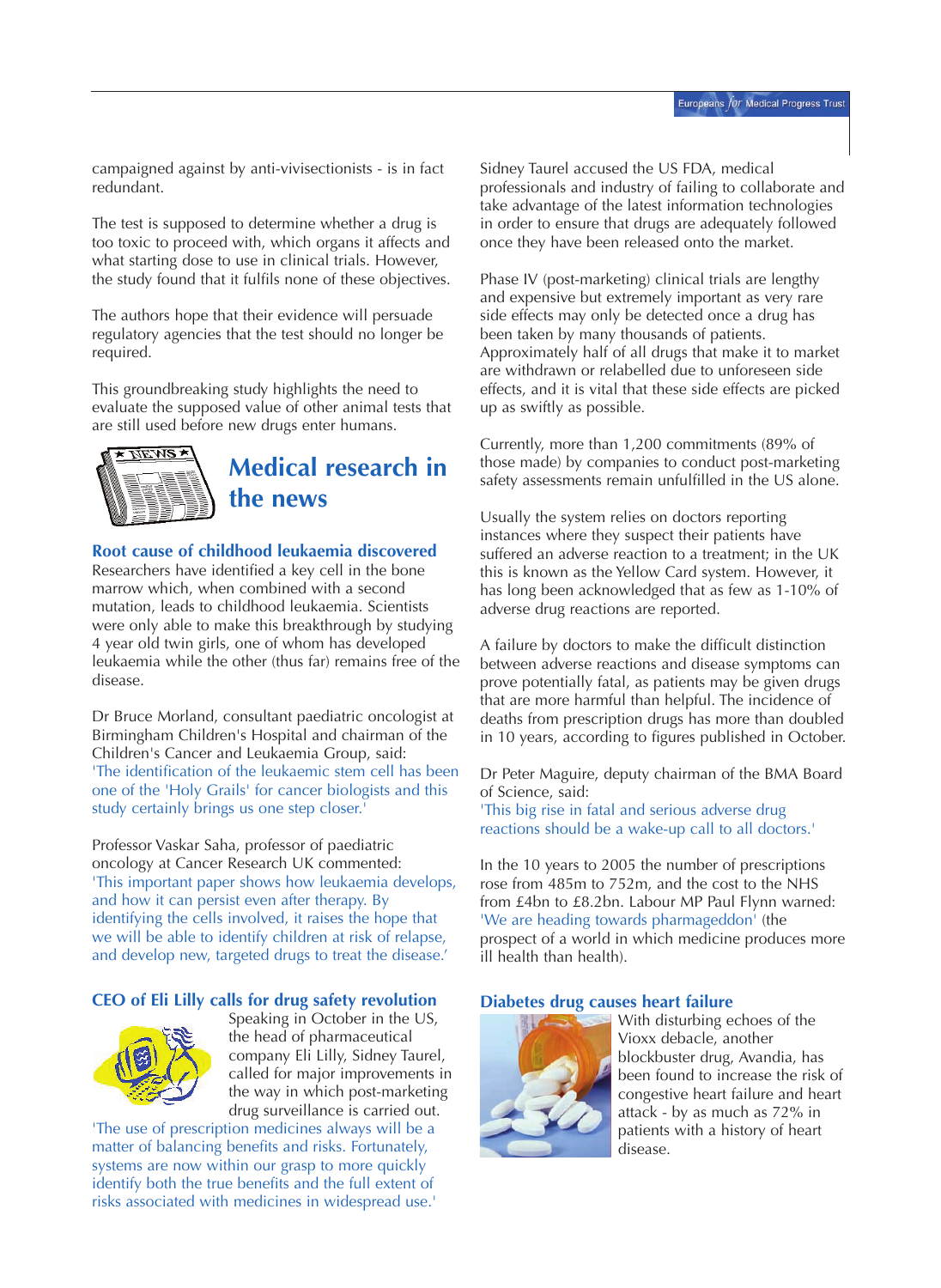Dr. David Graham, associate director for science and medicine at the FDA, testified that: '...In the nearly eight years that Avandia has been sold, it has caused roughly 80,000 additional sudden cardiac deaths and nonfatal heart attacks.'

Disturbingly, it seems that Avandia's manufacturer, GlaxoSmithKline, has been aware of an increase in cardiac risk since 2000 and, along with the FDA, threatened scientists who tried to raise the alarm about the drug. US Congressman Bart Stupak observed: 'the FDA's apparently callous disregard for the safety of diabetics taking Avandia is very reminiscent of the Agency's failure to move on Vioxx when substantial safety signals first became known.'

Avandia has also been found to increase the risk of a serious eye condition, macular oedema, and bone fractures in women.

It is clear that insufficient testing of the drug's effects in humans took place both before and after marketing. Dr Ike Iheanacho, editor of the Drug and Therapeutics Bulletin commented wryly:

'Having produced a new treatment, drug companies take great care to avoid testing it too exhaustively in patients ...Sometimes, for the drug industry, ignorance is bliss.'

#### **Biochip to improve drug safety**

The DataChip is a new biochip containing more than 1,000 human 3D cell cultures arranged to mimic the human body. Scientists at the University of California collaborated with Solidus Bioscience in the US to design a rapid, cheap, automatable way of screening new drugs in a much more complex and realistic way than that provided by individual 2D cell cultures. The Datachip incorporates liver tissue cultures as the liver has an important role in breaking down drugs, sometimes altering their toxicity or potency. One of the exciting things about the DataChip is that it could be modified to reflect the make-up of individual patients, leading to more personalised medicine.

#### **Virtual TB cell**



Presently, no one really understands why most of the bacteria which cause tuberculosis succumb to drugs within weeks whilst a stubborn population can

continue to cling on for months. In an effort to understand this better, scientists at the University of Surrey have created a virtual bacterium on computer, which they hope will greatly speed up the search for new drugs. The model has been validated by testing real-world scenarios which show that the model

responds in the same way in which the bacterium is known to behave.

#### **More scanner news**



'It is so powerful it can capture an image of the entire heart in just two beats' - Steve Rusckowski, chief executive of Philips Medical Systems

In November a new CT (Computed Tomography) scanner that uses only a fraction of the X-ray radiation normally required to produce a CT image of the body was unveiled by Philips in the US. The Brilliance CT generates a 3D rotatable image of the body more quickly than an ordinary CT scan and in much greater detail. This could be very useful when looking to see if cancers have spread, for example.

#### **Cancer tissue bank opens**

'Samples of tissue and body fluids from patients are fast becoming the cornerstone of cancer research' - Professor Herbie Newell, Cancer Research UK



OnCore UK is a national resource that aims to collect samples of every type of cancer from all tissues of the body for research. Patients at a limited number of NHS Trusts can now donate removed tissue, and the scheme should soon be

rolled out across the UK, enabling patients to directly contribute to the search for treatments if they wish. The bank will also liaise with other existing tissue banks. Cancers come in many forms, so the more samples researchers have at their disposal the more relevant information can be gleaned and the more confidence scientists can have that their results will apply to patients.

### **AIDS vaccine woes continue**



'Mice lie, monkeys sometimes lie, and humans never lie. Some monkeys have lied to us this time' – Peggy Johnston, head of the US National Institutes of Health's

AIDS vaccine programme

20 years after the first successful AIDS drug, AZT, was discovered by testing cells in petri dishes, the struggle to find a successful vaccine against the virus that causes AIDS continues to fail. In October a new vaccine made by Merck which uses a virus related to the common cold as a delivery system was withdrawn from trials after it was found to actually increase the rate of infection.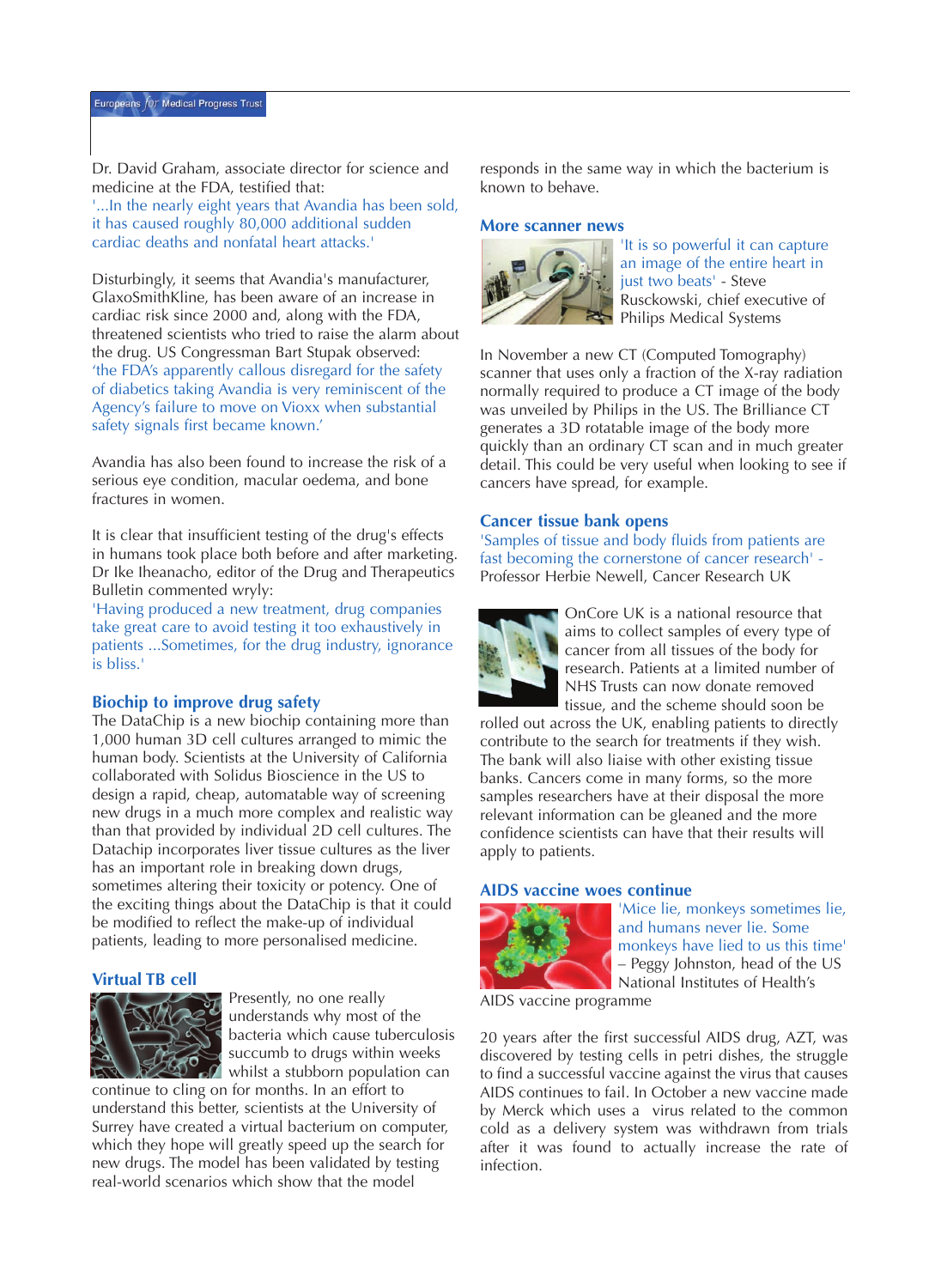More promising is the news that Harvard scientists have identified 273 potential new HIV targets (for drugs) by studying thousands of human genes in test tubes.

Likewise, the introduction of a genetic test for an anti-HIV drug, Ziagen (also known as Abacavir), means that patients will now be able to take the drug safely – or if they are unsuited, they can find this out before risking their lives and take a different drug instead. This test is necessary because a clinical trial showed that patients with a certain genetic mutation develop a potentially life-threatening heart problem.

### **Hepatitis C virus begins to yield secrets**



Hepatitis C is a virus that can be spread through bodily fluids such as blood. According to the British Liver Trust, 20% of patients with a chronic infection go on to need a

liver transplant due to severe liver damage and consequently liver cancer or liver failure.

Scientists at the University of Birmingham studying human liver tumour cells infected in the lab with the Hepatitis C virus have discovered that the virus can spread directly from cell to cell, a discovery which sheds light on its ability to evade the immune system. This had never been observed before in Hepatitis C and will inform future research efforts to target the virus.

### **Stem cells for safer medicines**



Stem Cells for Safer Medicines (SC4SM), a not-for-profit company, was founded in October by the Department of Health and the Association of the

British Pharmaceutical Industry (ABPI). Human stem cell technology will allow for much more predictability in terms of screening out compounds that will be toxic to the liver, said a spokesperson for the ABPI, adding that 'currently it's not much better than tossing a coin'.

Capsant Neurotechnologies Ltd, with Southampton University and King's College, London are using 3D human stem cells to test new drugs. Professor Lars Sundstrom, Chief Scientific Officer of Capsant, commented:

'Essentially, we are making mini-organs in a dish so that the testing of new pharmaceutical products can be carried out more accurately.'

In December scientists in the US revealed a human embryonic stem cell test for predicting drug effects on the foetus. They found a specific cell response to drugs that have been linked to autism when prescribed to pregnant women.

### **Alzheimer's Disease mice fail to mimic human responses to drugs**

'Testing drugs against AD on animals is not easy because animals don't develop the disease' - Professor Sascha Weggen, Heinrich-Heine-University, Germany



In August, scientists in America studying breeds of mouse supposed to mimic Alzheimer's Disease reported that some fail to respond to treatments already used in

patients (*Journal of Biological Chemistry*). The researchers admitted that this mismatch between outcomes in mice and humans could lead to effective drugs being missed, stating that: 'These compounds may seem to be ineffective on these mice, while it's actually the mouse breed that is to blame.' Furthermore, the researchers acknowledged that studying drugs in such mice simply won't provide insight into what happens in patients' brains: 'Our study shows that these mouse breeds may not reflect what may really happen in the brains of Alzheimer's patients if they were treated with such compounds in future clinical studies.'

This study echoes findings by US National Cancer Institute scientists in 1997 that xenograft mice models, where human tumours are grown in immunecompromised mice, miss effective cancer treatments.



### **Gene regulation differs hugely between the mouse and human liver**

Mice and humans may share over 90% of their genes, but vital differences exist in how

those genes are turned on or off. Scientists at the Massachusetts Institute of Technology have now quantified these differences for the liver, and found variations in up to 89% of the sites they examined.

### **Bilharzia research boosted by switch to humanbased methods**

By harnessing the latest DNA technology researchers have developed a better way to study the parasites that cause bilharzia, a serious disease affecting the developing world. Instead of infecting rodents with the parasites, the new method involves collecting samples directly from infected people. The work has been awarded the NC3Rs 3Rs Prize 2007.

This will clearly lead to a better understanding of the disease, which should help to combat it more effectively. Study leader, Dr Charlotte Gower, said: